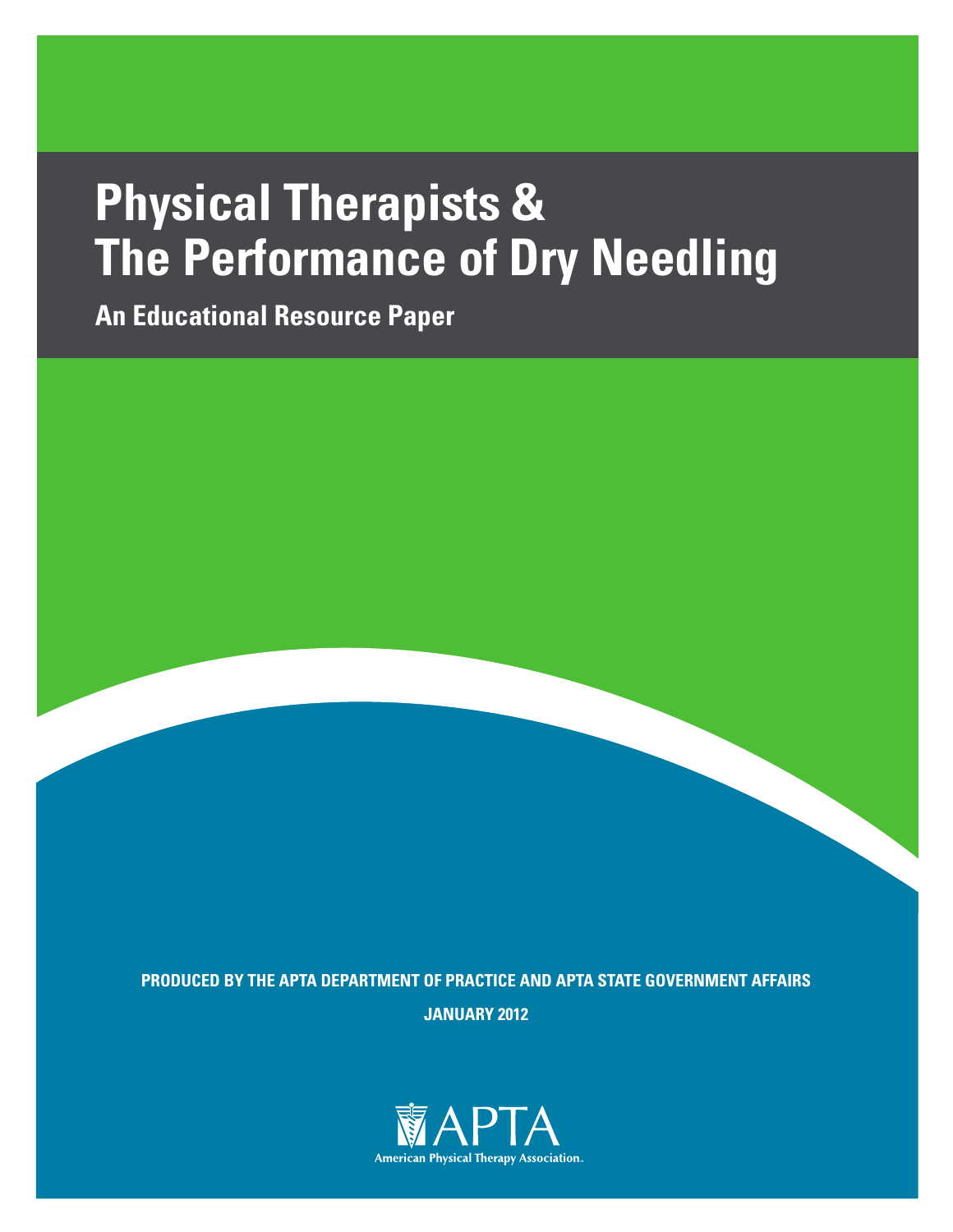## **PHYSICAL THERAPISTS & THE PERFORMANCE OF DRY NEEDLING**

#### **FORWARD**

The issue of whether the performance of dry needling (sometimes referred to as trigger point dry needling or intramuscular manual therapy) is within the professional and legal scope of physical therapist practice continues to be a question posed to state regulatory boards and agencies. The American Physical Therapy Association (APTA) created this document to provide background information for state chapters, regulatory entities, and providers who are dealing with this issue.

APTA is the national professional association representing more than 88,000 physical therapists, physical therapist assistants, and students nationwide.

## **DRY NEEDLING BY PHYSICAL THERAPISTS**

Dry needling (DN) is a skilled intervention used by physical therapists (where allowed by state law) that uses a thin filiform needle to penetrate the skin and stimulate underlying myofascial trigger points, muscular, and connective tissues for the management of neuromusculoskeletal pain and movement impairments. A trigger point describes a taut band of skeletal muscle located within a larger muscle group. Trigger points can be tender to the touch and can refer pain to distant parts of the body. Physical therapists utilize dry needling with the goal of releasing/inactivating the trigger points and relieving pain. Preliminary research supports that dry needling improves pain control, reduces muscle tension, normalizes biochemical and electrical dysfunction of motor endplates, and facilitates an accelerated return to active rehabilitation.

Numerous terms have been used in conjunction with dry needling. Some of the more common terms include trigger point manual therapy, trigger point dry needling, and intramuscular manual therapy. While the term "intramuscular manual therapy" may be considered by some to be a more accurate description of dry needling when performed by physical therapists as the technique is closely associated with manual therapy, APTA recognizes that dry needling is the more widely accepted and utilized term. The term 'intramuscular manual therapy' should not be misinterpreted as an endorsement by APTA to bill dry needling utilizing the CPT code 97140 (manual therapy). Physical therapists should check with the insurance payor to see if it has issued any policies regarding billing of dry needling.

## **PHYSICAL THERAPY PROFESSIONAL ORGANIZATIONS' POSITIONS ON DRY NEEDLING**

APTA recognizes dry needling as being part of the physical therapist professional scope of practice. APTA Board Directors Guideline BOD G02-14-18-12 titled Guidelines: Physical Therapist Scope of Practice lists dry needling as 1 of the interventions provided by physical therapists:

*Physical therapy, which is limited to the care and services provided by or under the direction and supervision of a physical therapist, includes:*

*(2) alleviating impairment and functional limitation by designing, implementing, and modifying therapeutic interventions that include, but are not limited to:*

*• Dry needling*

To achieve a better understanding of the use of dry needling in the physical therapist profession nationally and internationally, APTA reached out to the following US organizations:

- Academy of Orthopaedic Manual Physical Therapists (AAOMPT)
- The Federation of State Boards of Physical Therapy (FSBPT)

In addition, APTA reached out to a number of international physical therapy organizations:

- Australian Physiotherapy Association (APA)
- Canadian Physical Therapy Association (CPA)
- United Kingdom Chartered Society of Physiotherapy

Two questions were asked by APTA of the organizations:

- 1) Have you adopted a formal or established an information statement on the use of dry needling? and,
- 2) Do you have a formal or informal process for including dry needling, or other "new" tests, measures, or interventions into your scope of practice for physical therapists/physiotherapists?

As to the first question, all groups either said "yes," or indicated that they intentionally do not specify procedures in their scope but rather define the scope broadly. In each of those cases that did not specify but defined their scope broadly and, with the exception of the UK, they had subgroups or other documents that strongly implied or made it explicit that dry needling is performed and supported by the profession. The scope of practice in the UK would not exclude it.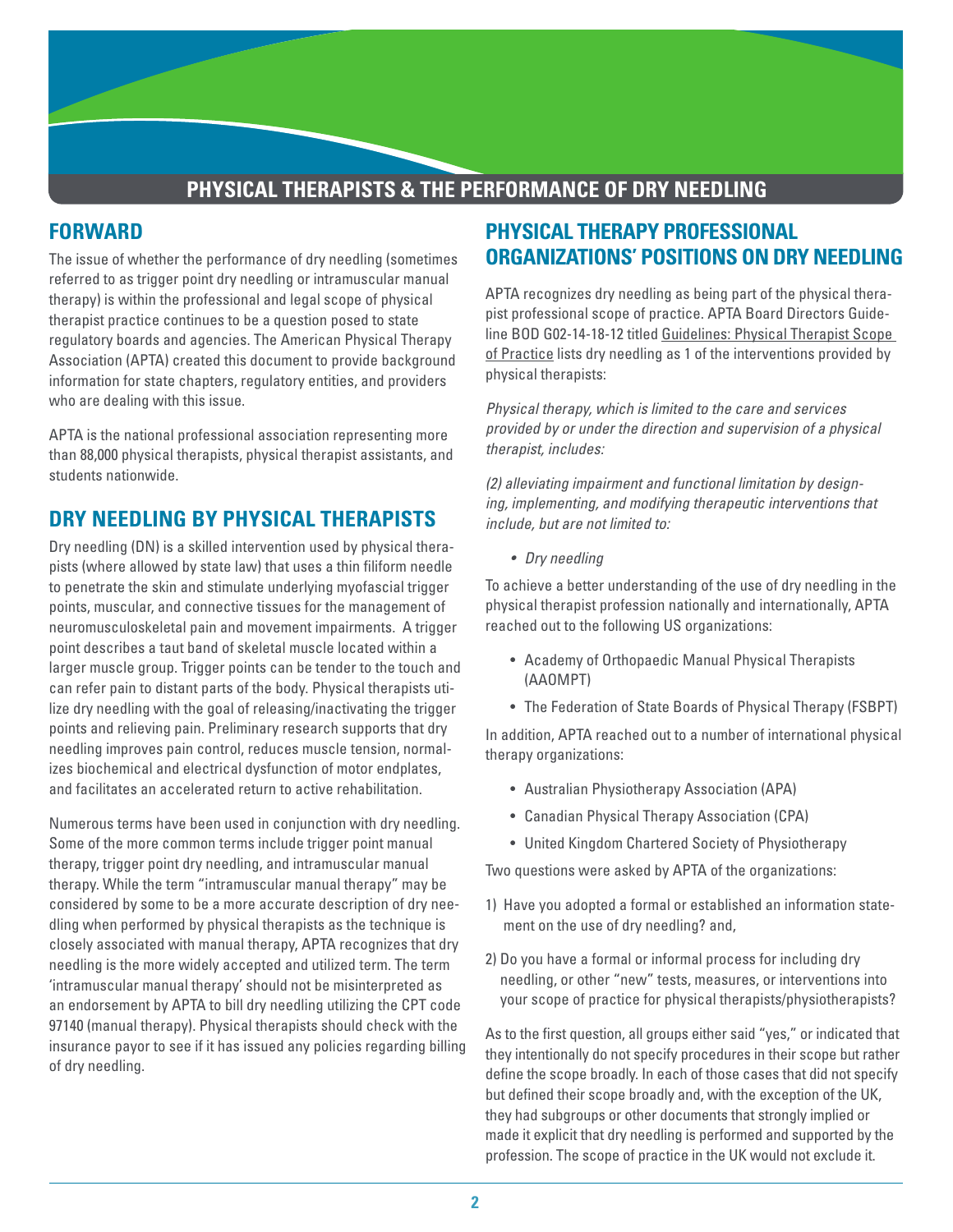The responses to the second question were more mixed; however, the majority continued to indicate that they had a process to define scope but not one that would specify procedures or interventions within the scope. See **Appendix A** for AAOMPT's response*,* **Appendix B** for the FSBPT White Paper, and **Appendix C** for the responses from international organizations.

## **PHYSICAL THERAPIST EDUCATION**

Physical therapists are educated at the doctoral level. As of January 1, 2016, the doctor of physical therapy degree (DPT) will be the required degree for all entry-level physical therapist education programs. As of year-end 2010 there are 213 accredited programs (of which 206 offer the DPT), there are 13 developing DPT programs, and there are 33,800 entry-level DPT graduates.

The education of physical therapists includes anatomy, histology, physiology, biomechanics, kinesiology, neuroscience, pharmacology, pathology, clinical sciences, clinical interventions, clinical applications, and screening. Much of the basic anatomical, physiological, and biomechanical knowledge that dry needling uses is taught as part of the core physical therapist education; the specific dry needling skills are supplemental to that knowledge. Currently dry needling is not specifically included in entry-level education for physical therapists; however some physical therapist education programs have begun including it in their curriculum.

## **PHYSICAL THERAPIST LICENSURE & REGULATION**

Physical therapists in the United States are licensed and regulated in all 50 states and the District of Columbia. Licensure is required in each state in which a physical therapist practices and must be renewed on a regular basis, with a majority of states requiring continuing education or other continuing competency requirement for renewal.

Only those who "meet and maintain prescribed standards" established by the state's regulatory board will, for the protection and benefit of the public, be allowed to profess their qualifications and provide their services to the public. The public is dependent upon the state to evaluate and affirm the qualifications for licensure of physical therapists.

The sole purpose of state licensure and regulation is public protection. Licensure laws are intended to ensure safe and competent practice by a regulated profession. Licensure laws also ensure that only individuals who have met certain prescribed criteria may publically refer to themselves as being a certain regulated profession. State regulation of health care providers is not intended to allow for one profession to claim sole ownership of a specific intervention or tool.

Physical therapists are governed by the physical therapy licensure law in the state in which they practice, along with any rules, regulations, positions, or interpretations adopted by the state licensure

board. When a state's practice act is silent on an issue or intervention, the determination of what constitutes practice "beyond the scope" of physical therapy is predominantly the responsibility of licensing board members. Scope of practice changes as contemporary practice evolves, and boards need the latitude to determine the appropriateness of physical therapy procedures as they relate to both established and evolving scope of practice.

## **CURRENT STATUS OF DRY NEEDLING IN PHYSICAL THERAPISTS' LEGAL SCOPE OF PRACTICE IN THE STATES**

A number of state physical therapy licensure boards have been asked whether or not dry needling is within the state's physical therapy scope of practice. Most state licensure laws do not provide a laundry list of every specific intervention, tool, or modality that the regulated profession may, or may not, provide. Barring specific prohibitive language in the state's physical therapy licensure statute, the performance of dry needling by a physical therapist may be determined by the state regulatory board to be allowed, provided that the physical therapist is competent to do so, and does not profess to be engaging in the practice of another profession. For example it would be inappropriate and a violation of state law for a physical therapist to refer to the performance of dry needling as "acupuncture" as acupuncture describes the scope of services and interventions provided by an acupuncturist. Conversely the performance of an intervention such as therapeutic exercise by an acupuncturist should not be referred to as "physical therapy" as "physical therapy" describes the services provided by a licensed physical therapist.

As of April 2014, states that have issued opinions affirming that dry needling is within the physical therapist scope of practice include, but are not limited to, Alabama, Arizona, Colorado, the District of Columbia, Georgia, Iowa, Kentucky, Maryland, Mississippi, Montana, Louisiana, Massachusetts, Nevada, New Hampshire, New Mexico, North Carolina, Ohio, \*Oregon, South Carolina, Tennessee, Texas, Virginia, West Virginia, Wisconsin, and Wyoming. Five state boards — Idaho, Kansas, Idaho, New York, , and South Dakota, — have stated it is not within the scope of practice. It is not part of the scope of practice in Hawaii, as the Hawaii physical therapy statute contains language prohibiting physical therapists from puncturing the skin for any purpose.

It should be noted that a number of the state regulatory boards have stated that dry needling is within the physical therapist scope of practice provided that the physical therapist has the additional education and training to perform dry needling and is competent to do so. A number of state regulatory boards have adopted regulations or published guidelines outlining education and competency standards for physical therapists performing dry needling, including Colorado, Louisiana, Mississippi, North Carolina, Virginia, and the District of Columbia. Three states, Arizona, Georgia, and Utah